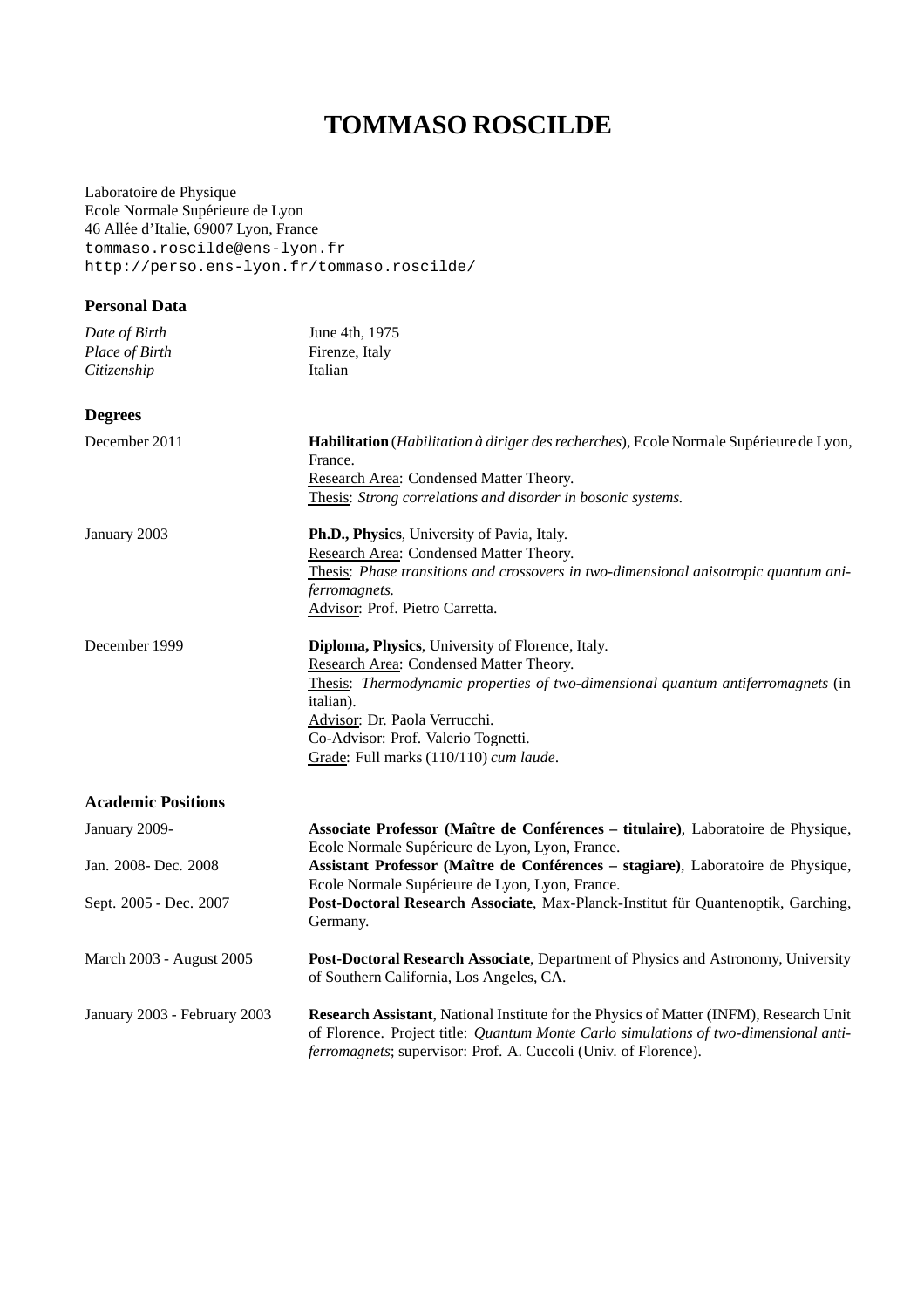November 2002 - January 2003 **Research Assistant**, Department of Physics, University of Florence. Project title: *Quantum Monte Carlo simulations of two-dimensional antiferromagnets*; supervisor: Prof. A. Cuccoli (Univ. of Florence).

#### **Academic qualifications**

*Qualification aux fonctions de Professeur des Universits*, issued by the french *Conseil National des Universites´* . Division 28: Milieux denses et matériaux.

*Qualification aux fonctions de maˆıtre de conferences ´* , issued by the french *Conseil National des Universites´* (published on the *Journal Officiel 119*, May 24th 2005). Division 28: *Milieux denses et materiaux ´* .

| INCITE (Innovative and Novel Computational Impact on Theory and Experiment) Award |
|-----------------------------------------------------------------------------------|
| of the U.S. DOE Office of Science.                                                |
| Individual Marie-Curie Fellowship for intra-european mobility (declined).         |
| PhD Fellowship at the University of Pavia, Italy.                                 |
|                                                                                   |

#### **Invited talks at conferences, workshops, schools**

| $1/6 - 4/6/2010$ | Nice BEC 2010 - Theory of Quantum Gases and Quantum Coherence, Nice, France.       |
|------------------|------------------------------------------------------------------------------------|
| 13/7-17/7/2009   | LasPhys09 Conference - Workshop on Cold Atoms, Barcelona, Spain.                   |
| 6/7-18/7/2009    | ICAM Cargèse Summer Workshop: Emergent Quantum Phenomena from the Nano to          |
|                  | <i>the Macro World</i> , Cargèse, France.                                          |
| 12/5-15/5/2009   | Joint European Japanese Conference: Frustration in Condensed Matter, Lyon, France. |
| 30/6-4/7/2008    | LasPhys08 Conference - Workshop on Cold Atoms, Trondheim, Norway.                  |
| 20-24/08/2007    | LasPhys07 Conference - Workshop on Cold Atoms, León, Mexico.                       |
| 24-27/12/2007    | ICREA Workshop "Disorder in Cold Atoms", Barcelona, Spain.                         |

#### **Oral contributions to conferences, workshops, schools**

| 12-16/12/2011 | Frustrated magnetism: from spin ice to Kagomé planes, Natal, Brazil.                 |
|---------------|--------------------------------------------------------------------------------------|
| 26-28/10/2011 | Topological materials, Grenoble, France.                                             |
| 21-25/3/2011  | APS March Meeting, Dallas, TX.                                                       |
| 7/8/2010      | Workshop on Cold gases meet Many-Body Theory, Grenoble, France.                      |
| 8/4-9/4/2010  | Workshop on New Trends in the Theory of Strongly Correlated Electron Systems, Greno- |
|               | ble, France.                                                                         |
| 8/4-9/4/2009  | APS March Meeting, Pittsburgh, PA.                                                   |
| 10-14/3/2008  | APS March Meeting, New Orleans, LA.                                                  |
| 16-20/7/2007  | Recent Progress in Many-Body Theories 14, Barcelona, Spain.                          |
| 9-13/7/2007   | <i>StatPhys23</i> , Genova, Italy.                                                   |
| 29/3/2007     | DPG Meeting - Condensed Matter Division, Regensburg, Germany.                        |
| 5-9/3/2007    | APS March Meeting, Denver, CO.                                                       |
| 27-31/7/2006  | Conference of the Condensed-Matter Division of the German Physical Society and of    |
|               | the European Physical Society, Dresden, Germany.                                     |
| 13-17/7/2006  | APS March Meeting, Baltimore, MD.                                                    |
| 10-17/8/2005  | 24th International Conference on Low Temperature Physics, Orlando, FL.               |
| 21-25/3/2005  | APS March Meeting, Los Angeles, CA.                                                  |
| 7-10/6/2004   | Macroscopic Quantum Coherence and Computing (MQC2), Naples, Itay.                    |
| 03/2004       | APS March Meeting 2004, Montreal, Canada.                                            |
| 23-25/7/2003  | Theoretical Trends in Low-Dimensional Magnetism, Florence (Italy), satellite meeting |
|               | of the International Conference on Magnetism 2003.                                   |
| 1-5/7/2002    | Euroconference: Physics of Magnetism 2002, Poznań, Poland.                           |
| 22-26/10/2001 | CECAM Tutorial on Quantum Monte Carlo CECAM, Lyon, France.                           |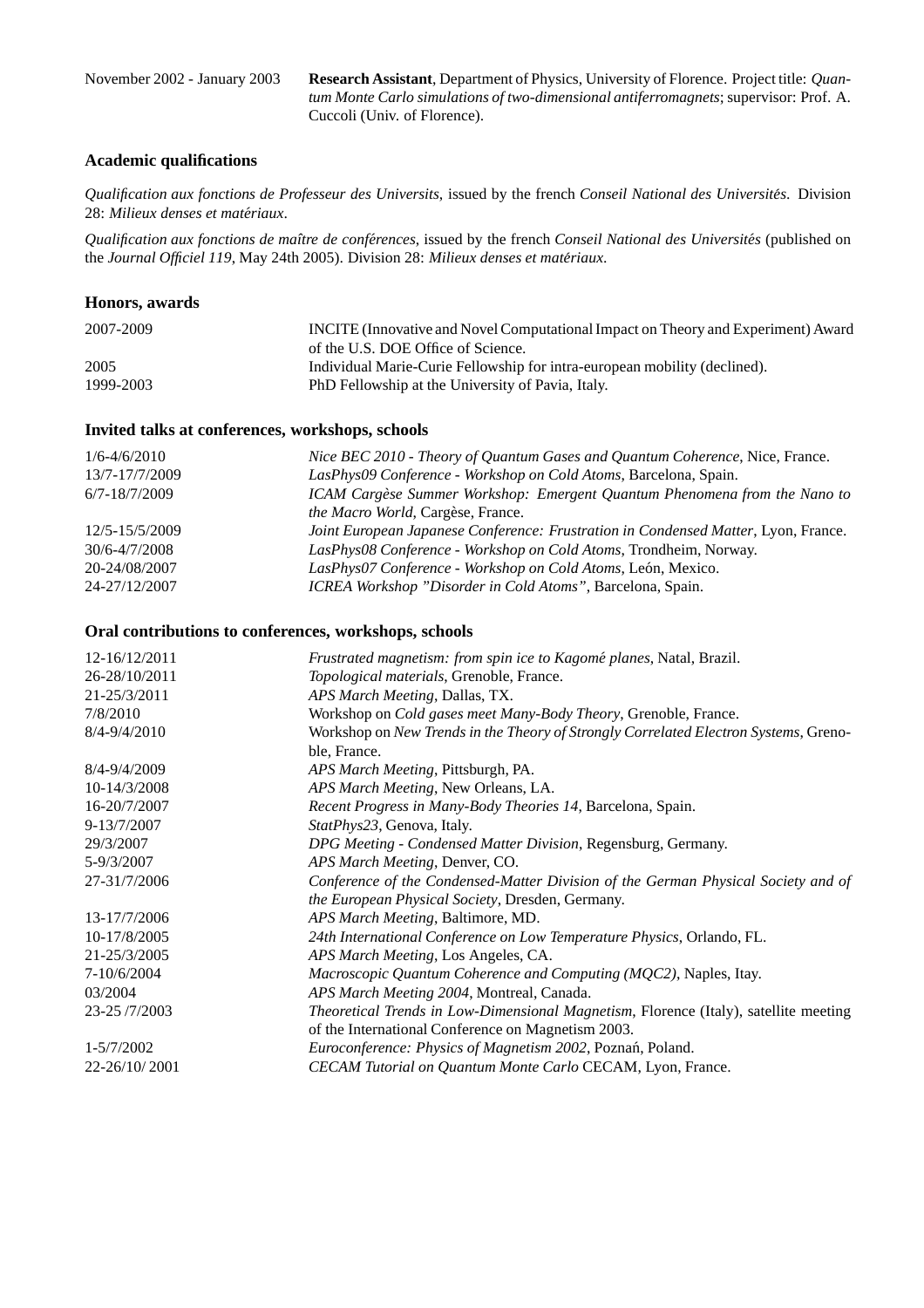# **Poster contributions to conferences, workshops, schools**

| 10/09-16/09-2011          | BEC 2011 Conference, Sant Feliu de Guixols, Espagne.                                                                                                     |
|---------------------------|----------------------------------------------------------------------------------------------------------------------------------------------------------|
| 13-15/4/2011              | IFRAF-Fermix Meeting, Paris, France.                                                                                                                     |
| 1-7/8/2010                | Quantum Fluids and Solids 2010, Grenoble, France.                                                                                                        |
| 5/09-11/09-2009           | BEC 2009 Conference, Sant Feliu de Guixols, Espagne.                                                                                                     |
| 6-13/8/2008               | 25th International Conference on Low Temperature Physics, Amsterdam, Pays-Bas.                                                                           |
| September 15 - 20, 2007   | BEC 2007 Conference, Sant Feliu de Guixols (Spain).                                                                                                      |
| July 16-21, 2006          | International Conference on Atomic Physics, Innsbruck (Austria).                                                                                         |
| December 8-9, 2005        | GDEST E.U.-U.S. Workshop on Quantum Information and Coherence, Munich, Ger-<br>many.                                                                     |
| October 29 - Nov. 2, 2005 | Theory of Quantum Gases and Quantum Coherence - Third International Workshop,<br>Cortona, Italy.                                                         |
| January 13 - 16, 2005     | Advances in Computational Quantum Many-Body Physics, Banff (Canada).                                                                                     |
| July 27 - August 1, 2003  | International Conference on Magnetism, Rome (Italy).                                                                                                     |
| July 15-19, 2002          | International School of Physics "Enrico Fermi", Course CLI: "Quantum Phenomena of<br>Mesoscopic Systems", Varenna (Italy).                               |
| July 10-13, 2002          | International Conference on Strongly Correlated Electron System (SCES 2002), Kraków<br>(Poland).                                                         |
| March 21-24, 2002         | Fisica teorica e struttura della materia, XXI Convegno, Fai della Paganella (Italy).                                                                     |
| July 16-27, 2001          | Summer School on "Low-dimensional quantum systems: Theory and Experiment", In-<br>ternational Center for Theoretical Physics, Miramare, Trieste (Italy). |
| April 2-7, 2001           | DPG-School on Computational Physics, Bad Honnef (Germany).                                                                                               |
| September 11-15, 2000     | INFM National School on the Physics of Matter, Torino, Villa Gualino (Italy).                                                                            |
| September 4-9, 2000       | Granada Seminar on Computational Physics, Granada (Spain).                                                                                               |
| June 18-22, 2001          | Italian National Conference on the Physics of Matter (INFM Meeting), Roma (Italy).                                                                       |
| June 19-23, 2000          | Italian National Conference on the Physics of Matter (INFM Meeting), Genova (Italy).                                                                     |

### **Invited Seminars**

| 14/7/2011          | Classical and quantum XY models on frustrated lattices. Institut for Laser Physics,            |
|--------------------|------------------------------------------------------------------------------------------------|
|                    | Hamburg, Germany.                                                                              |
| 25/5/2011          | Mass-imbalanced atomic mixtures in one-dimensional optical lattices. Ludwig-Maximilians-       |
|                    | Universität, Munich, Germany.                                                                  |
| 1/11/2010          | Bose glass phases in spin-gap antiferromagnets with site dilution. National High-Magnetic      |
|                    | Field Labs, Los Alamos, NM.                                                                    |
| 22/10/2010         | Bose glass phases in spin-gap antiferromagnets with site dilution. University of Florida,      |
|                    | Gainesville, FL.                                                                               |
| 16/2/2010          | Dynamical emergence of supersolidity in asymmetric boson mixtures in an optical lat-           |
|                    | tice. Laboratoire de Physique Statistique, Ecole Normale Supérieure, Paris, France.            |
| 16/6/2009          | Dynamical emergence of supersolidity in asymmetric boson mixtures in an optical lat-           |
|                    | tice. Laboratoire de Physique Théorique et Modèles Statistiques, Orsay, France.                |
| 20/6/2008          | Escaping from the trap: Learning about homogeneous quantum models from trapped                 |
|                    | cold atoms. Institut non Linéaire de Nice, Nice, France.                                       |
| June 26th, 2007    | Colloquium, Max-Planck Institute for Quantum Optics, Garching (Germany). Title: The            |
|                    | fine art of disordering an optical lattice.                                                    |
| June 8th, 2007     | Theory Seminar, Universitat Autonoma de Barcelona, Spain. Title: Localization of               |
|                    | ultra-cold bosons in optical lattices.                                                         |
| April 18th, 2007   | Theory Seminar, Physics Department, University of Florence (Italy). Title: Localization        |
|                    | of ultra-cold bosons in optical lattices.                                                      |
| January 18th, 2007 | Theory Seminar, Laboratoire de Physique, École Normale Superieure de Lyon, Lyon                |
|                    | (France). Title: Bosonic localization in quantum magnets and optical lattices.                 |
| April 26th, 2006   | Theory Seminar, <i>Institut für theoretische Physik</i> , Leipzig University (Germany). Title: |
|                    | Exploring new quantum phases of correlated matter via lattice disorder: the route of           |
|                    | quantum spin systems.                                                                          |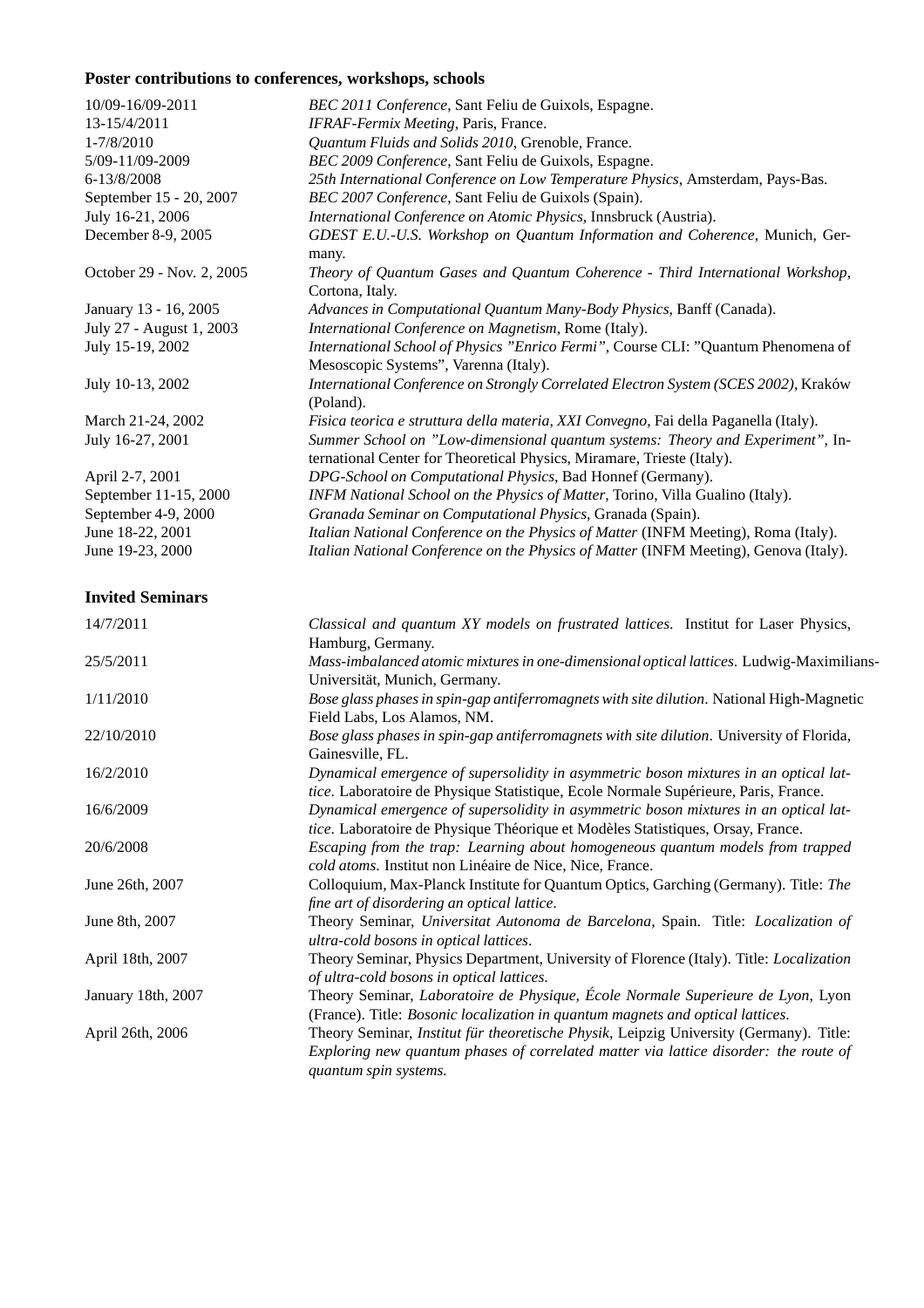| April 7th, 2006         | Theory Seminar, Polygone Scientifique, Grenoble (France). Title: Exploring new quan-                                                              |
|-------------------------|---------------------------------------------------------------------------------------------------------------------------------------------------|
|                         | tum phases of correlated matter via lattice disorder: the route of quantum spin systems.                                                          |
| February 27th, 2006     | Physics Colloquium, Department of Physics and Astronomy, University of Alberta, Ed-                                                               |
|                         | monton (Canada). Title: Exploring new quantum phases of correlated matter via lattice                                                             |
|                         | disorder: the route of quantum spin systems.                                                                                                      |
| February 6th, 2006      | Institut für Theorie der kondensierten Materie, University of Karlsruhe, Germany. Title:                                                          |
|                         | Novel quantum phases in diluted spin-gap antiferromagnets.                                                                                        |
| January 11th, 2006      | Laboratoire de Physique Théorique de la Matière Condensée, Université Pierre et Marie                                                             |
|                         | Curie, Paris. Title: BEC vs. localization in spin-gap antiferromagnets with lattice disor-                                                        |
|                         | der.                                                                                                                                              |
| December 6th, 2005      | Laboratoire de Physique Théorique - Université Paul Sabatier, Toulouse. Title: Novel                                                              |
|                         | quantum phases of antiferromagnets on random lattices.                                                                                            |
| August 29, 2005         | Department Colloquium at the Department of Physics and Astronomy, University of                                                                   |
|                         | Southern California. Title: Novel quantum phases of antiferromagnets on random lat-                                                               |
|                         | tices.                                                                                                                                            |
| June 9, 2005            | Institut für Theoretische Physik III, University of Stuttgart. Title: Quantum spin systems:                                                       |
|                         | the lesson from entanglement.                                                                                                                     |
| June 8, 2005            | Max-Planck-Institut für Quantenoptik, Garching. Title: Quantum spin systems: the les-                                                             |
|                         | son from entanglement.                                                                                                                            |
| April 18, 2005          | Department of Physics and Astronomy, University of British Columbia, Vancouver. Ti-                                                               |
|                         | tle: Quantum spin systems: the lesson from entanglement.                                                                                          |
| April 5, 2005           | Theoretical Division, Los Alamos National Labs. Title: Quantum Percolation in Two-                                                                |
|                         | Dimensional Antiferromagnets.                                                                                                                     |
| June 3, 2004            | Laboratoires 'Louis Néel', CNRS Grenoble (France). Title: Frustration-induced transi-                                                             |
| June 2, 2004            | tions in the square-lattice $J_1 - J_2$ antiferromagnet.<br>Department of Physics, University of Geneva (Switzerland). Title: Quantum percolation |
|                         | in two-dimensional antiferromagnets.                                                                                                              |
| June 1, 2004            | Department of Physics, Ecole Politecnique Federale Lausanne (Switzerland). Title:                                                                 |
|                         | Frustration-induced transitions in the square-lattice $J_1 - J_2$ antiferromagnet.                                                                |
| May 28, 2004            | Department of Physics, ETH Zürich (Switzerland). Title: Quantum percolation in two-                                                               |
|                         | dimensional antiferromagnets.                                                                                                                     |
| May 27, 2004            | Department of Physics, University of Basel (Switzerland). Title: Studying quantum spin                                                            |
|                         | systems through entanglement.                                                                                                                     |
| May 25, 2004            | Laboratoire de Physique Théorique - Université Paul Sabatier, Toulouse. Title: Frustration-                                                       |
|                         | induced transitions in the square-lattice $J_1 - J_2$ antiferromagnet.                                                                            |
| April 30, 2004          | Department of Physics and Astronomy, University of California at Santa Barbara. Title:                                                            |
|                         | Quantum percolation in two-dimensional antiferromagnets.                                                                                          |
| December 18, 2003       | Department of Physics and Astronomy, University of California at Irvine. Title: Quan-                                                             |
|                         | tum effects on the collinear phase of the frustrated J1-J2 antiferromagnet.                                                                       |
| November 5, 2003        | Department Colloquium at the Physics Department, California State University - Northridge.                                                        |
|                         | Title: Quantum effects on the collinear phase of the frustrated J1-J2 antiferromagnet.                                                            |
| September 8, 2003       | Department Colloquium at the Department of Physics and Astronomy, University of                                                                   |
|                         | Southern California. Title: Ordering in low-dimensional magnets.                                                                                  |
| June 9, 2002            | Department of Physics and Astronomy, University of Southern California. Title: Phase                                                              |
|                         | transitions and crossovers in anisotropic two-dimensional quantum antiferromagnets.                                                               |
| <b>January 22, 2002</b> | Kammerlingh-Onnes Institute of Physics, Leiden (The Netherlands). Title: Detection                                                                |
|                         | and Control of XY Behavior in Two-Dimensional Quantum Antiferromagnets.                                                                           |
| May 21, 2001            | Department of Physics, Jagiellonian University, Krakow (Poland). Title: Phase Transi-                                                             |
|                         | tions in Anisotropic Two-Dimensional Quantum Antiferromagnets.                                                                                    |

#### **Service**

• Member of the American Physical Society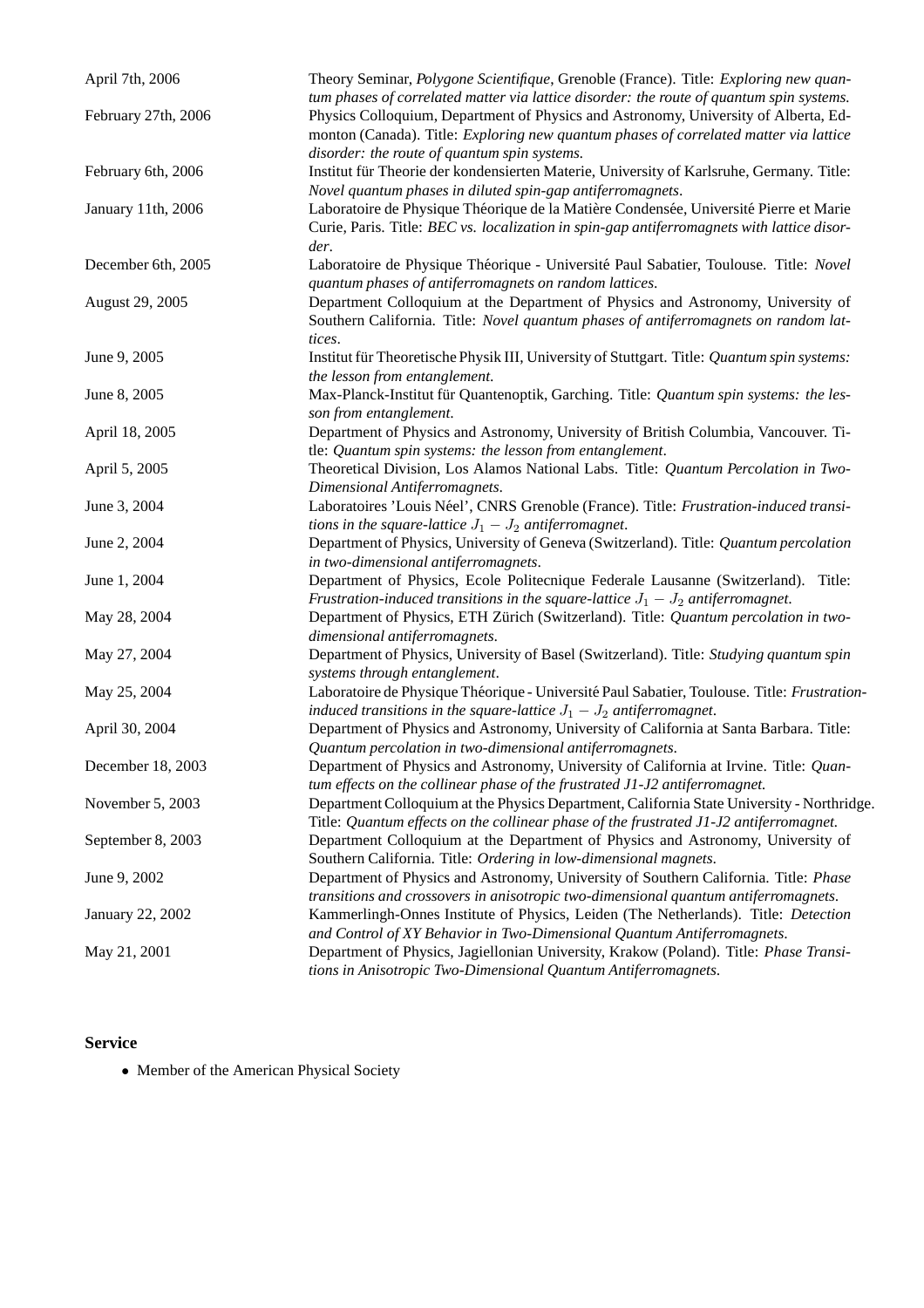• Referee for the following journals: *Nature Physics*; *Physical Review Letters*; *Physical Review A, B, E*; *New Journal of Physics*; *Reports on Progress in Physics*; *Europhysics Letters*; *European Journal of Physics B*; *Journal of Physics A, B*; *Journal of Physics: Condensed Matter*.

### **Known languages**

Italian (mother tongue); English (fluent); French (fluent); German (very good); Spanish (very good); Portuguese (fair).

## **Publication list**

- **Statistics** 459 citations (excluding self-citations, as of 31/8/2011, after the ISI-Web of Science), h-index: 13.
- **International peer-reviewed journals**
	- (1) T. Roscilde, C. Degli Esposti Boschi, and M. Dalmonte *Pairing, crystallization and string correlations of mass-imbalanced atomic mixtures in one-dimensional optical lattices* Europhys. Lett. **97**, 23002 (2012).
	- (2) P. Hauke, **T. Roscilde**, V. Murg, J. I. Cirac, and R. Schmied *Modified spin-wave theory with ordering vector optimization: spatially anisotropic triangular lattice and* J1J2J<sup>3</sup> *model with Heisenberg interactions* New. J. Phys. **13**, 075017 (2011).
	- (3) M. Eckholt and **T. Roscilde** *Comment on "Feshbach-Einstein Condensates"* Phys. Rev. Lett. **105**, 199603 (2010).
	- (4) R. Yu, O. Nohadani, S. Haas, and **T. Roscilde** *Magnetic Bose glass phases of coupled antiferromagnetic dimers with site dilution* Phys. Rev. B **82**, 134437 (2010).
	- (5) B. Horstmann, S. D¨urr, and **T. Roscilde** *Localization of cold atoms in state-dependent optical lattices via a Rabi pulse* Phys. Rev. Lett. **105**, 160402 (2010).
	- (6) **T. Roscilde** *Exploring the grand-canonical phase diagram of interacting bosons in optical lattices by trap squeezing* Phys. Rev. A **82**, 023601 (2010).
	- (7) P. Hauke, **T. Roscilde**, V. Murg, J. I. Cirac, and R. Schmied *Modified spin-wave theory with ordering vector optimization I: frustrated bosons on the spatially anisotropic triangular lattice* New J. Phys. **12** 053036 (2010).
	- (8) **T. Roscilde** and M. Boninsegni Off-diagonal correlations in a one-dimensional gas of dipolar bosons New J. Phys. **12**, 033032 (2010).
	- (9) R. Yu, S. Haas, and **T. Roscilde** *Universal phase diagram of disordered bosons from a doped quantum magnet* Europhys. Lett. **89**, 10009 (2010).
	- (10) T. Keilmann, I. Cirac, and **T. Roscilde** *Dynamical Creation of a Supersolid in Asymmetric Mixtures of Bosons* Phys. Rev. Lett. **102**, 255304 (2009).
	- (11) **T. Roscilde**, M. Rodriguez, K. Eckert, O. Romero-Isart, M. Lewenstein, E. Polzik, A. Sanpera *Quantum polarization spectroscopy of correlations in attractive fermionic gases* New J. Phys. **11**, 055041 (2009).
	- (12) **T. Roscilde** *Probing correlated phases of bosons in optical lattices via trap squeezing* New J. Phys. **11** 023019 (2009).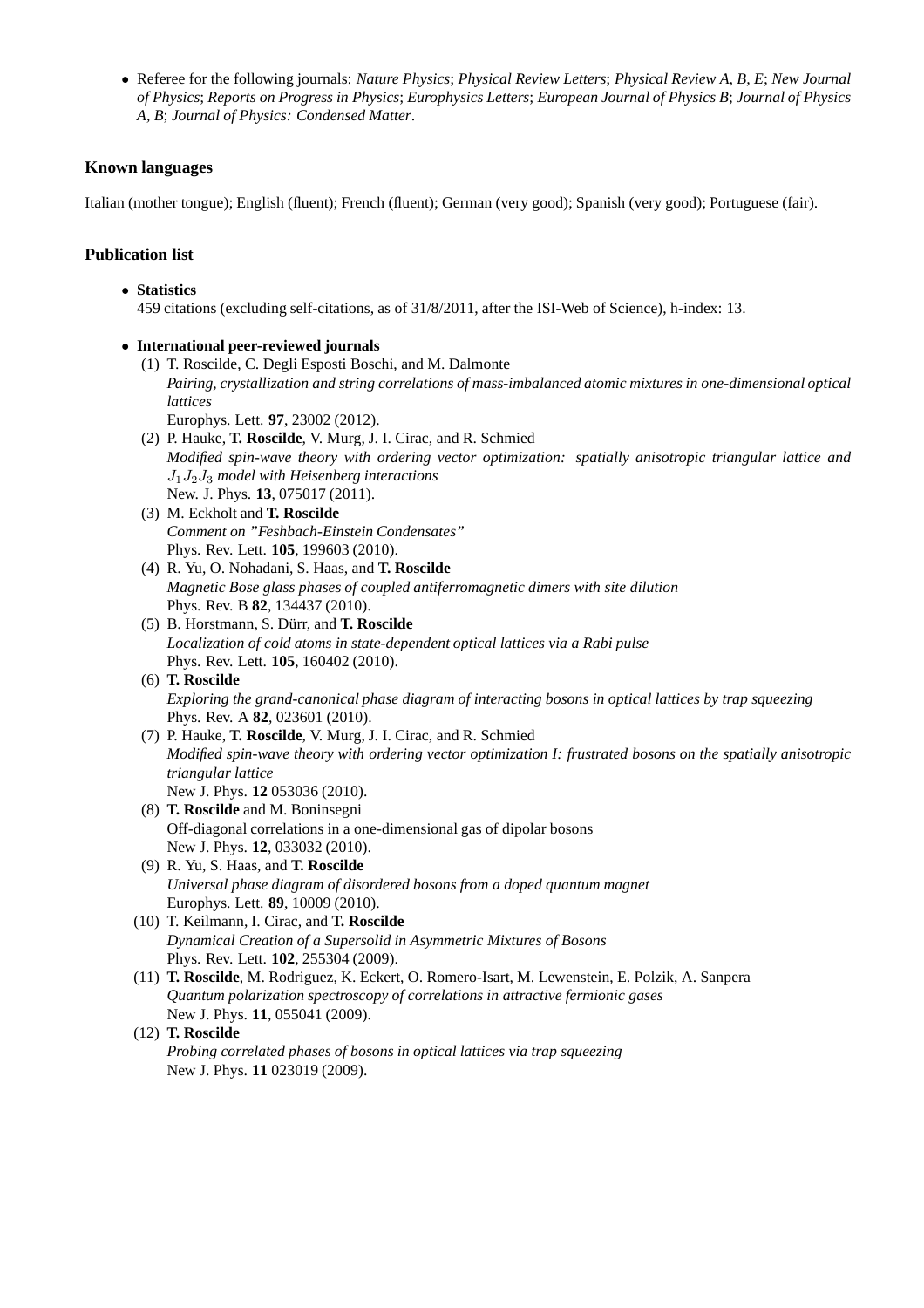| $(13)$ T. Roscilde                                                                                                              |
|---------------------------------------------------------------------------------------------------------------------------------|
| Bosons in one-dimensional incommensurate superlattices                                                                          |
| Phys. Rev. A 77, 063605 (2008).                                                                                                 |
| (14) R. Schmied, T. Roscilde, V. Murg, D. Porras, and J. I. Cirac                                                               |
| Quantum phases of trapped ions in an optical lattice                                                                            |
| New J. Phys. 10, 045017 (2008).                                                                                                 |
| (15) R. Yu, <b>T. Roscilde</b> , and S. Haas                                                                                    |
| Field induced disordered-local-moment phase in site-diluted spin-gap antiferromagnets                                           |
| New J. Phys. 10, 013034 (2008).                                                                                                 |
| (16) B. Horstmann, J. I. Cirac, and T. Roscilde                                                                                 |
| Dynamics of Localization Phenomena for Hardcore Bosons in Optical Lattices                                                      |
| Phys. Rev. A 76, 043625 (2007).                                                                                                 |
| (17) T. Roscilde and J. I. Cirac                                                                                                |
| Quantum emulsion: a glassy phase of bosonic mixtures in optical lattices                                                        |
| Phys. Rev. Lett. 98, 190402 (2007).                                                                                             |
| $(18)$ T. Roscilde                                                                                                              |
| Field-induced quantum disordered phases in $S = 1/2$ weakly-coupled dimer systems with site dilution                            |
| Phys. Rev. B 74, 144418 (2006).                                                                                                 |
| (19) W. Li, L. Ding, R. Yu, T. Roscilde, and S. Haas                                                                            |
| Scaling Behavior of Entanglement in Two- and Three-Dimensional Free Fermions                                                    |
| Phys. Rev. B 74, 073103 (2006).                                                                                                 |
| (20) T. Roscilde and S. Haas                                                                                                    |
| Bose-Einstein condensation vs. localization of bosonic quasiparticles in disordered weakly-coupled dimer                        |
| antiferromagnets                                                                                                                |
| J. Phys. B 39, S153 (2006).                                                                                                     |
| (21) A. Fubini, T. Roscilde, V. Tognetti, M. Tusa, and P. Verrucchi                                                             |
| Reading entanglement in terms of spin configurations in quantum magnets                                                         |
| Eur. Phys. J. D 38, 563 (2006).                                                                                                 |
| (22) Rong Yu, T. Roscilde, and S. Haas                                                                                          |
| Quantum disorder and Griffiths singularities in bond-diluted two-dimensional Heisenberg antiferromagnets                        |
| Phys. Rev. B 73, 064406 (2006).                                                                                                 |
| (23) T. Roscilde and S. Haas                                                                                                    |
| Quantum Localization in Bilayer Heisenberg Antiferromagnets with Site Dilution                                                  |
| Phys. Rev. Lett. 95, 207206 (2005).                                                                                             |
| (24) Rong Yu, T. Roscilde, and S. Haas                                                                                          |
| Quantum percolation two-dimensional antiferromagnets                                                                            |
| Phys. Rev. Lett. 94, 197204 (2005).                                                                                             |
| (25) T. Roscilde, V. Corato, B. Ruggiero, and P. Silvestrini<br>A multi-qubit system for a scalable adiabatic quantum evolution |
| Phys. Lett. A 345, 224 (2005).                                                                                                  |
| (26) T. Roscilde, A. Fubini, P. Verrucchi, S. Haas, and V. Tognetti                                                             |
| Entanglement and factorized states in two-dimensional antiferromagnets                                                          |
| Phys. Rev. Lett. 94, 147208 (2005).                                                                                             |
| (27) T. Roscilde, A. Fubini, P. Verrucchi, S. Haas, and V. Tognetti                                                             |
| Studying quantum spin systems through entanglement estimators.                                                                  |
| Phys. Rev. Lett. 93, 167203 (2004).                                                                                             |
| (28) T. Roscilde, A. Feiguin, A. Chernyshev, S. Liu, and S. Haas                                                                |
| Anisotropy-induced ordering in the quantum $J_1 - J_2$ antiferromagnet                                                          |
| Phys. Rev. Lett. 93, 017203 (2004).                                                                                             |
| (29) L. Capriotti, A. Fubini, T. Roscilde, and V. Tognetti                                                                      |
| Ising transition in the two-dimensional quantum $J_1 - J_2$ Heisenberg model                                                    |
| Phys. Rev. Lett. 92, 157202 (2004).                                                                                             |